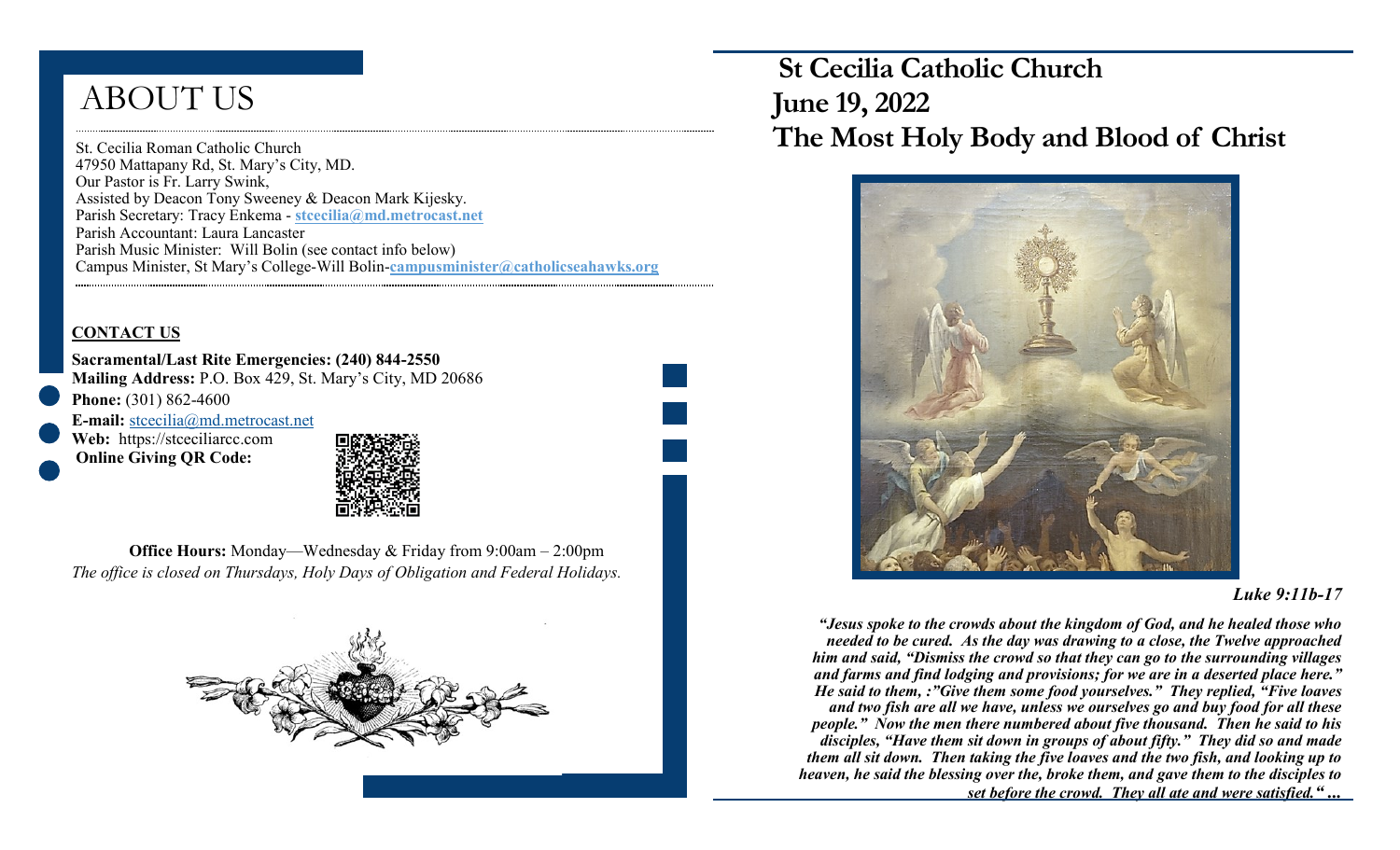#### **Please remember all who have asked for our prayers:**

Buster Adams, Janet Golloly, Rhea Cosgrove, Anita Tate, Peggy Barickman, James Thompson, Cecilia Plymale, Mary Destefano, Joseph and Kathleen Notoro, Gerald Adkinson, Virginia Alice, Ernie, Kristin Austin, Jim Ballantine, Ivan Barnes, Joyce Bean, Cathy Bush, Carla and Adam, Annie Carroll, Ted Carroll, Francis Carroll, Robert Carter, Steven Carter, Colleen Clair, Nancy Cotter, Judy Collins, Debi Clark, Joey Cosgrove, Jack Cullison, Celia DeVoe, Erica Dingle, Ed Dishman, Eileen Garvey, Mary Glynn, Mary Gorman, Hannah Gravelle, Jeff Harris Family, James Hensley, John Jovan, Bambi Kwiatkoski, Lynn, John Lolli, Adam Lumpkins, Helen Lococo, Shirley D. Major, Dennis MacQuilliam, Bill Morris, James Morris, Eileen Peterson, Angie Prucha, Bill Rayle, Don Robinson, Frances Reddix, Clarence Rose, Ellen Rose, Jacob Remis, Joel Rivera, Kimberly Sariego, Tiny Taylor, John F. Thompson, Kurt Unangst, Susan Windburn, Lisa, Donna Burriss, Elaine McNeil, Tara Sewell, Doris Rose Yates, James Young, Eva Butler, Francis Birch, Evan Beck, Michael Hammett Jr., Andrew Farrand, Bernie & Mary Jean Goldsborough, and Kim Greenwell.

**We thank God for the many people He has healed, bodies, minds,** *and* **souls.**

## **Mass Intentions for June 18 – June 24**

| Saturday  | 4:30 PM   | For intentions of our parishioners.                        |
|-----------|-----------|------------------------------------------------------------|
| Sunday    | 8:00 AM   | For the peaceful repose of the soul of <b>Kitty Roth.</b>  |
| Monday    | 7:30 AM   | For the peaceful repose of the soul of Brian O'Loughlin.   |
| Tuesday   | $7:30$ AM | For the peaceful repose of the soul of <b>Jimmy Harte.</b> |
| Wednesday | $7:30$ AM | For the peaceful repose of the soul of <b>Jack Ribble.</b> |
| Thursday  | $7:00$ PM | For the intentions of Dee Kruzek.                          |
| Friday    | 7:00 PM   | For the intentions of Katie Clair.                         |
| Saturday  | 8:00 AM   | Mass at St Peter Claver.                                   |



**Morning Offering:** O Jesus, through the Immaculate Heart of Mary, I offer you my prayers, works, joys, and sufferings of this day. For all the intentions of Thy Sacred Heart, in union with the Holy Sacrifice of the Mass throughout the world, in reparation for my sins, for the reunion of Christendom and for the Holy Father's intentions of the month. **May: Universal Intention***:* **For faith-filled young people**. We pray for all young people,

called to live life to the fullest; may they see in Mary's life the way to listen, the depth of discernment, the courage that faith generates, and the dedication to service.

## **Mass & Confession Time**

| <b>Saturday Vigil</b>    | 4:30 PM                                                        |
|--------------------------|----------------------------------------------------------------|
| <b>Sunday Morning</b>    | 8:00am                                                         |
| <b>Weekday Mass</b>      | Monday - Friday 7:30am                                         |
| <b>Daily Adoration</b>   | Monday - Friday 6:00am $-$ 7:15am; Monday 4:00pm $-$ 6:00pm    |
| <b>Weekly Rosary</b>     | Tuesday 6:30pm                                                 |
| <b>Weekly Confession</b> | Saturdays $3:00 \text{pm} - 4:00 \text{pm}$ and by appointment |
|                          |                                                                |

# **Latin Mass at St Cecilia -** Mondays at 6:00pm with Adoration beginning at 4:00pm **Spiritual Direction** - Available at St Cecilia's on Mondays from 4:00 – 5:30pm. Please see the Parish website for links to sign up.

# **Those who help prepare for and present the Mass each weekend:**

**Masses:** June 25, 4:30pm Saturday June 26, 8:00am Sunday **Readers:** Beth Carroll **Cancel Contract Contract Contract Contract Contract Contract Contract Joe Spelz Ushers:** Jack Owens & John Hall Joe Greer & Vickie Sanner **Decorations:** Marjorie Abuan

# **Anima Christi Retreats**

Great resource for public and private retreats along with a vast library of lectures and literature to aid in your spiritual growth.

[animachristiretreats.org](https://www.animachristiretreats.org/) 

# **Next Week's Readings**

#### **The Thirteenth Sunday in Ordinary Time**

- ◆ 1 Kings 19:16b, 19-21
- ◆ Psalm 16:1-2, 7-11
- Galatians 5:1, 13-18
- Gospel: Luke 9:51-62

**There will be a second collection for the** 

**poor.**